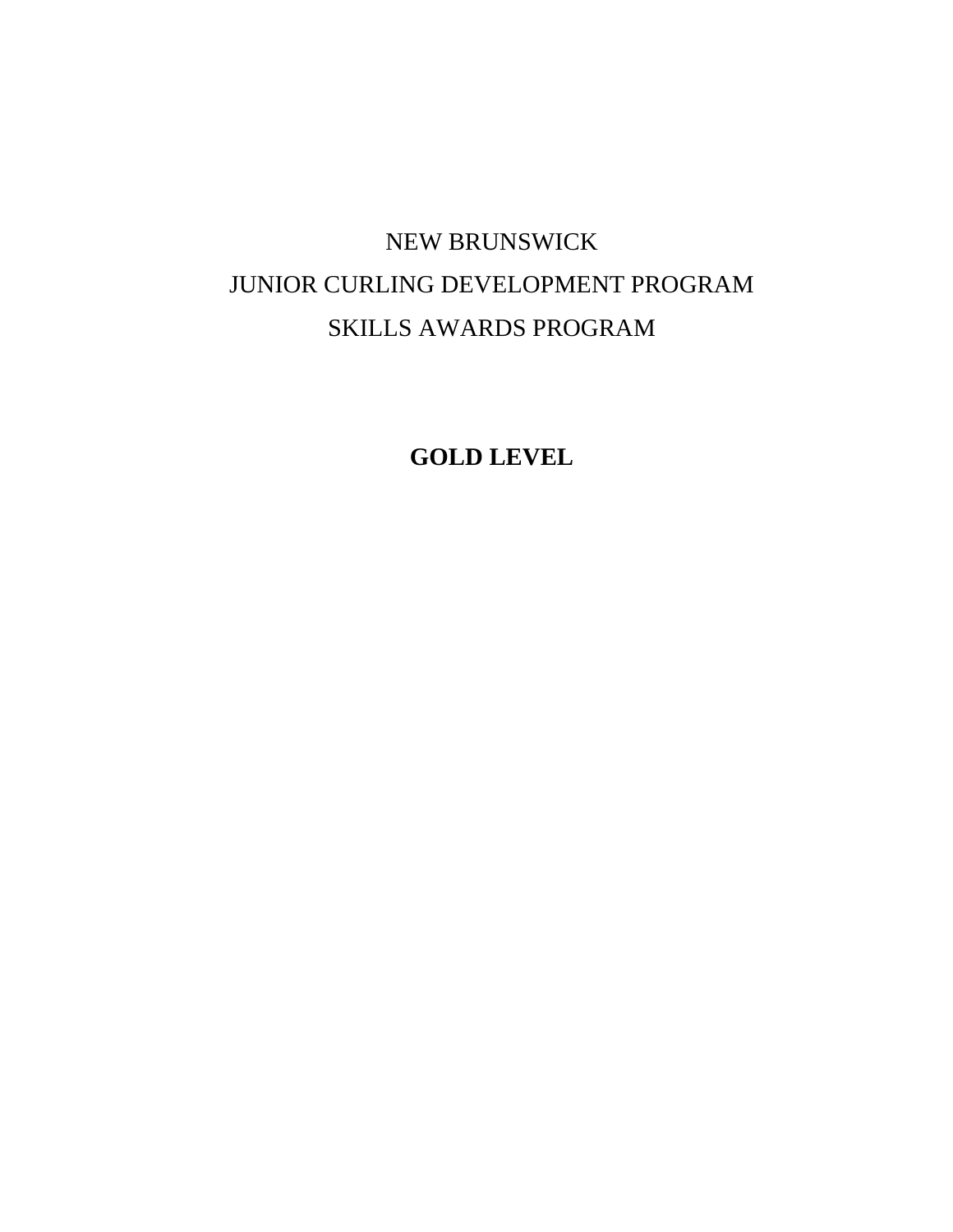# New Brunswick Skill Awards Program

#### Gold Level Exam

The objective of the Gold level is to assess the understanding of strategy at an advanced level. The gold level will expand upon the material provided in the Silver level while focusing on the strategy of curling. Regardless of the position they play, every player should be familiar with curling strategy.

To successfully complete the Gold level the curler must complete a written exam of 20 multiple choice questions. There will be 15 questions on various aspect of curling and 5 game situation questions where curlers will be asked to choose the best shot in a given scenario.

On the exam all questions must be answered and a 75% mark achieved in order to pass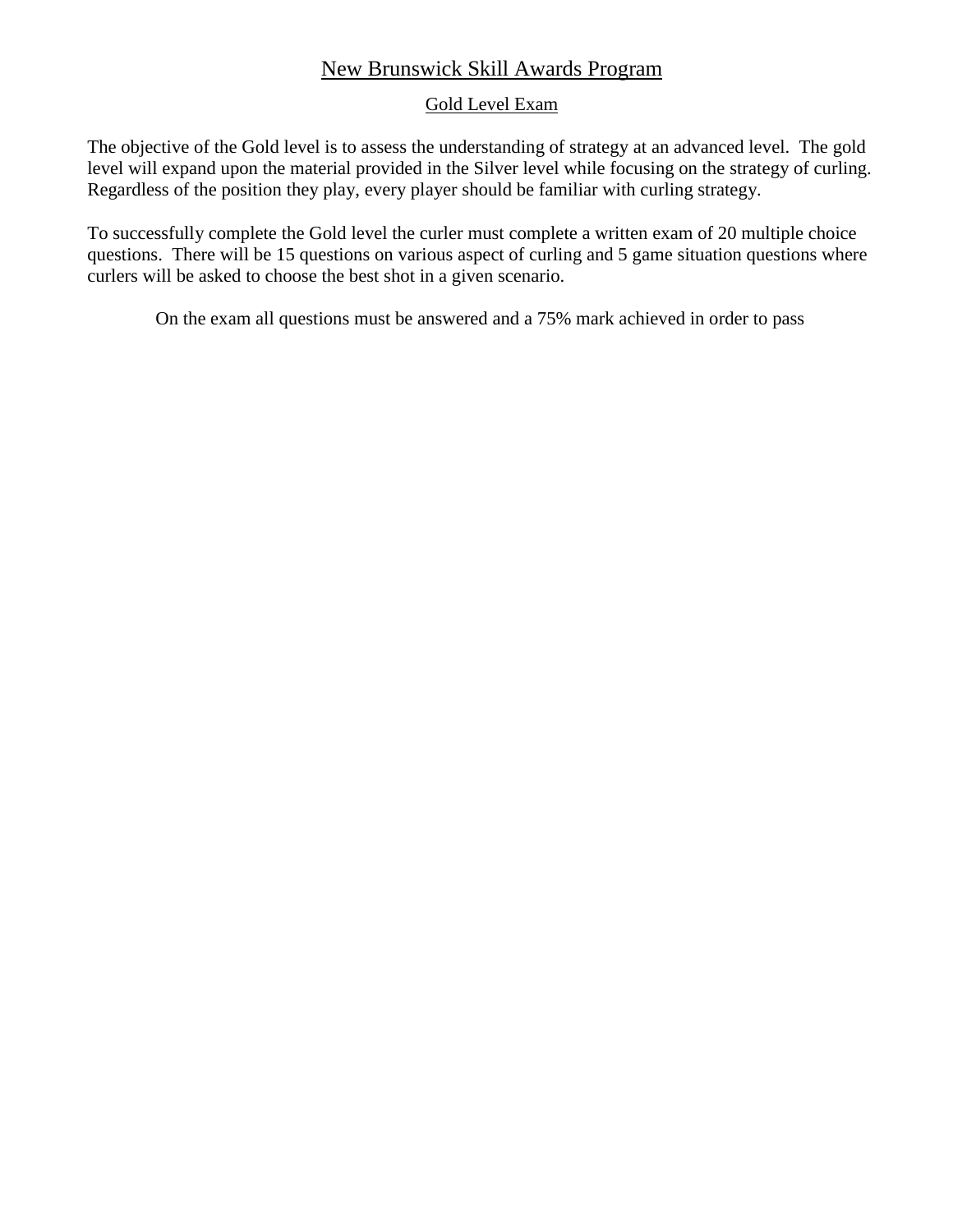# New Brunswick Skill Awards Program

## Gold Level Exam

| Name:    |  |
|----------|--|
| Address: |  |
|          |  |
|          |  |

## *Circle the letter beside the correct answer.*

- 1. If a particular team is noted for playing a very good take-out game, how should you try to counteract or play against them? You should:
	- a. Try and beat them by also playing a lot of take-outs.
	- b. Try to force them into a draw game by playing draws.
	- c. Wait and see what happens in the game.
- 2. If during a 10 end game both coaches used all their time-outs. How many overall time-outs would one team have?
	- a. 3
	- b. 4
	- c. 5
- 3. What is the best method for generating offence? By playing:
	- a. Freezes
	- b. Hit and rolls
	- c. Guards
- 4. If all things are equal and if the choice is there, what turn should you use on a take-out?
	- a. The swinging turn
	- b. The straight turn
	- c. It does not matter
- 5. If the score is tied, when should you be more aggressive?
	- a. Without last rock
	- b. With last rock
	- c. All the time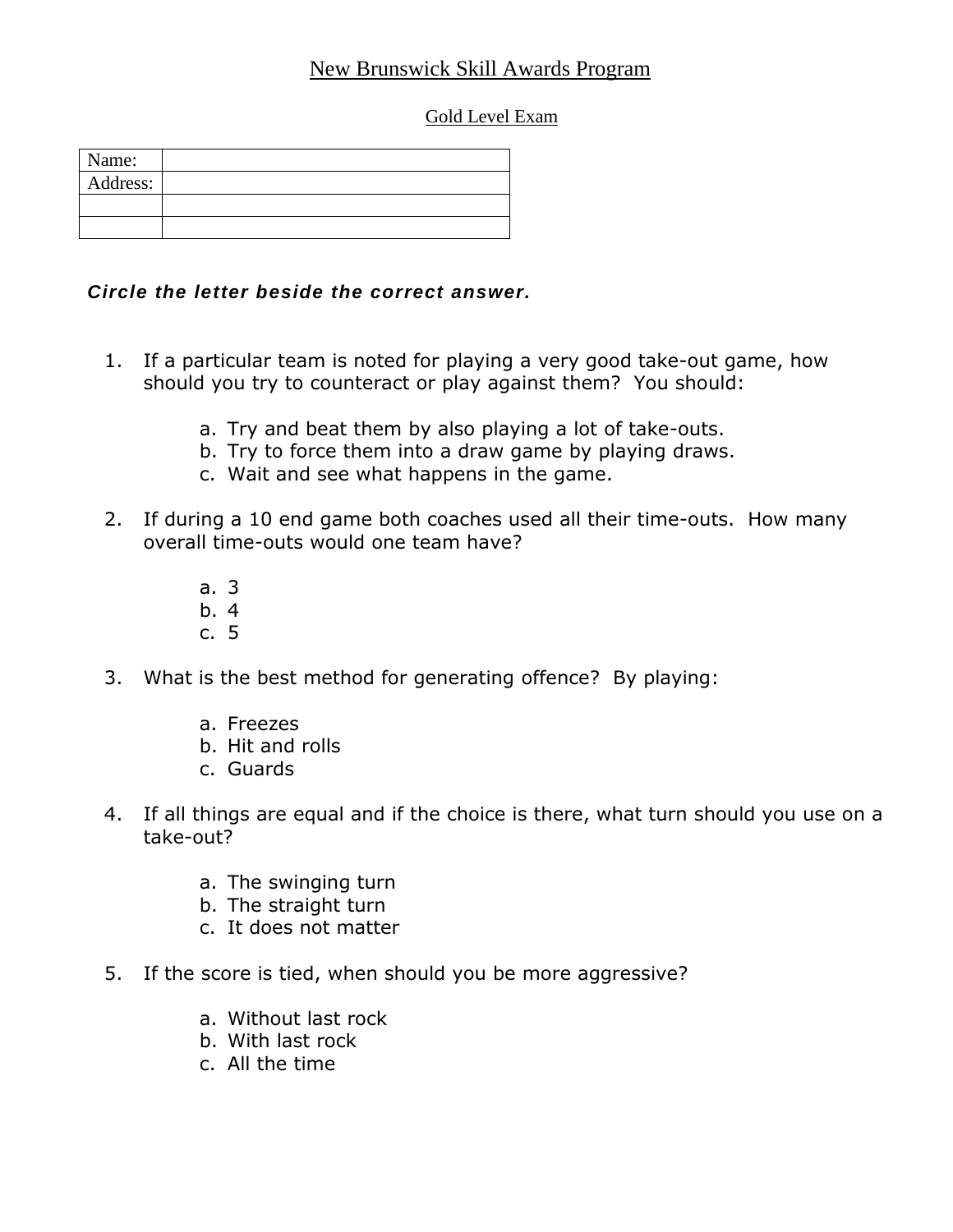- 6. You should be more aggressive when:
	- a. You have last rock
	- b. You are down in points
	- c. Both of the above
- 7. Choose the best possible definition of "Strategy".
	- a. Deciding what shot to play.
	- b. Deciding on what style to play before the game.
	- c. Decision making, before, during and after a game
- 8. Good teams must be able to analyze the other teams for strengths and weaknesses.
	- a. True
	- b. False
- 9. You should play the take-out game when you are:
	- a. Down in points
	- b. Up in points
	- c. Tied
- 10. Reading of the ice is an important part of strategy and is the responsibility of the:
	- a. Lead
	- b. Skip
	- c. Team
- 11. When a skip or third is holding the broom for a draw, it is best to hold the broom:
	- a. On the hog-line
	- b. On the tee-line
	- c. Where they are most comfortable
- 12. Who is the person responsible for calling the line during a shot?
	- a. Thrower
	- b. Skip
	- c. Player in the House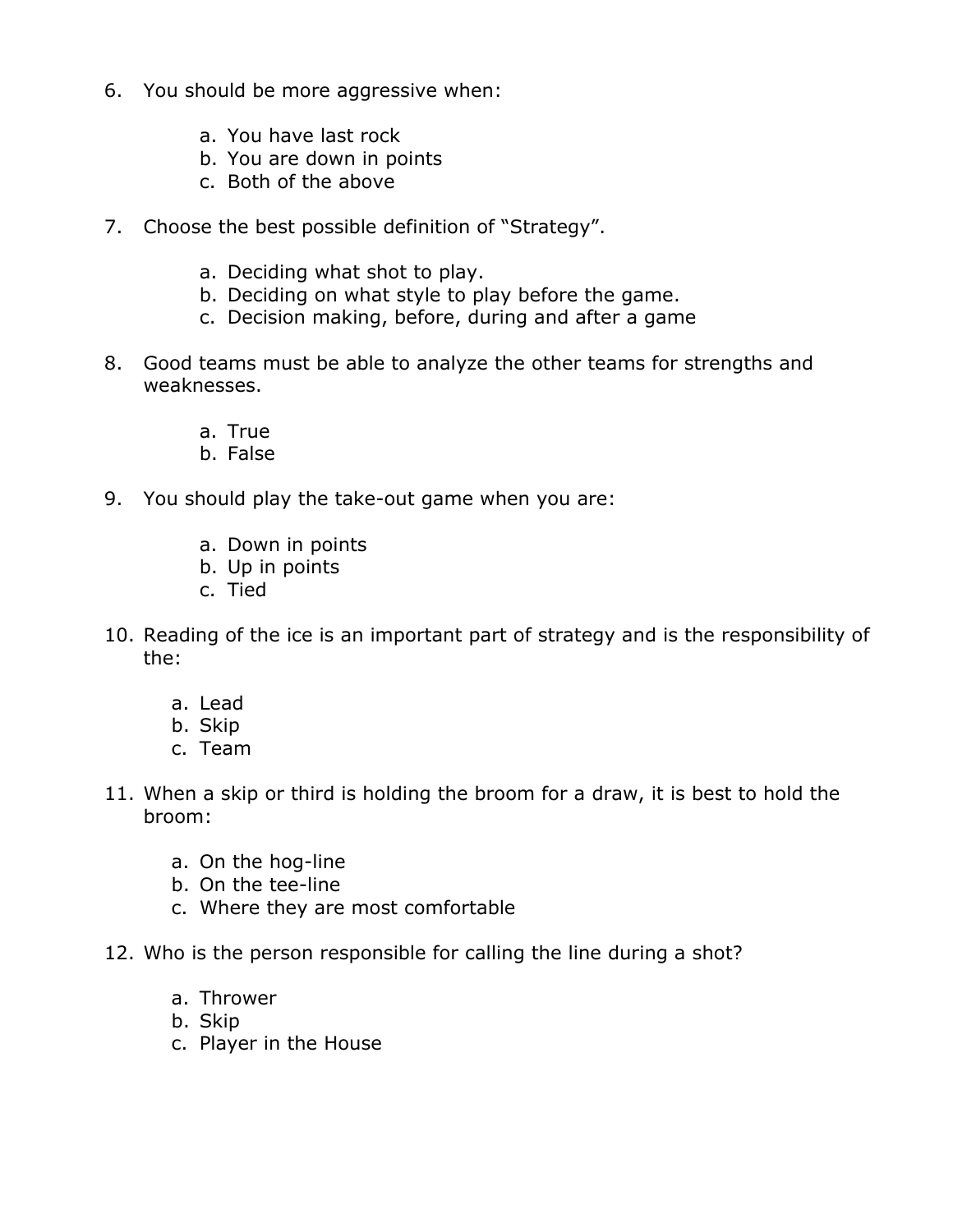- 13. The key to reading ice is:
	- a. Hitting the broom
	- b. Concentration
	- c. Sweeping

14. According to the free guard zone rule you may remove a guard after the :

- a. Third stone of the end.
- b. Forth stone of the end.
- c. When the seconds are done throwing
- 15. What are the factors that influence the strategy that you use?
	- a. Ice conditions, free guard zone rule and which end it is.
	- b. The opponent strengths and weaknesses score of the game and last rock.
	- c. Both of the above.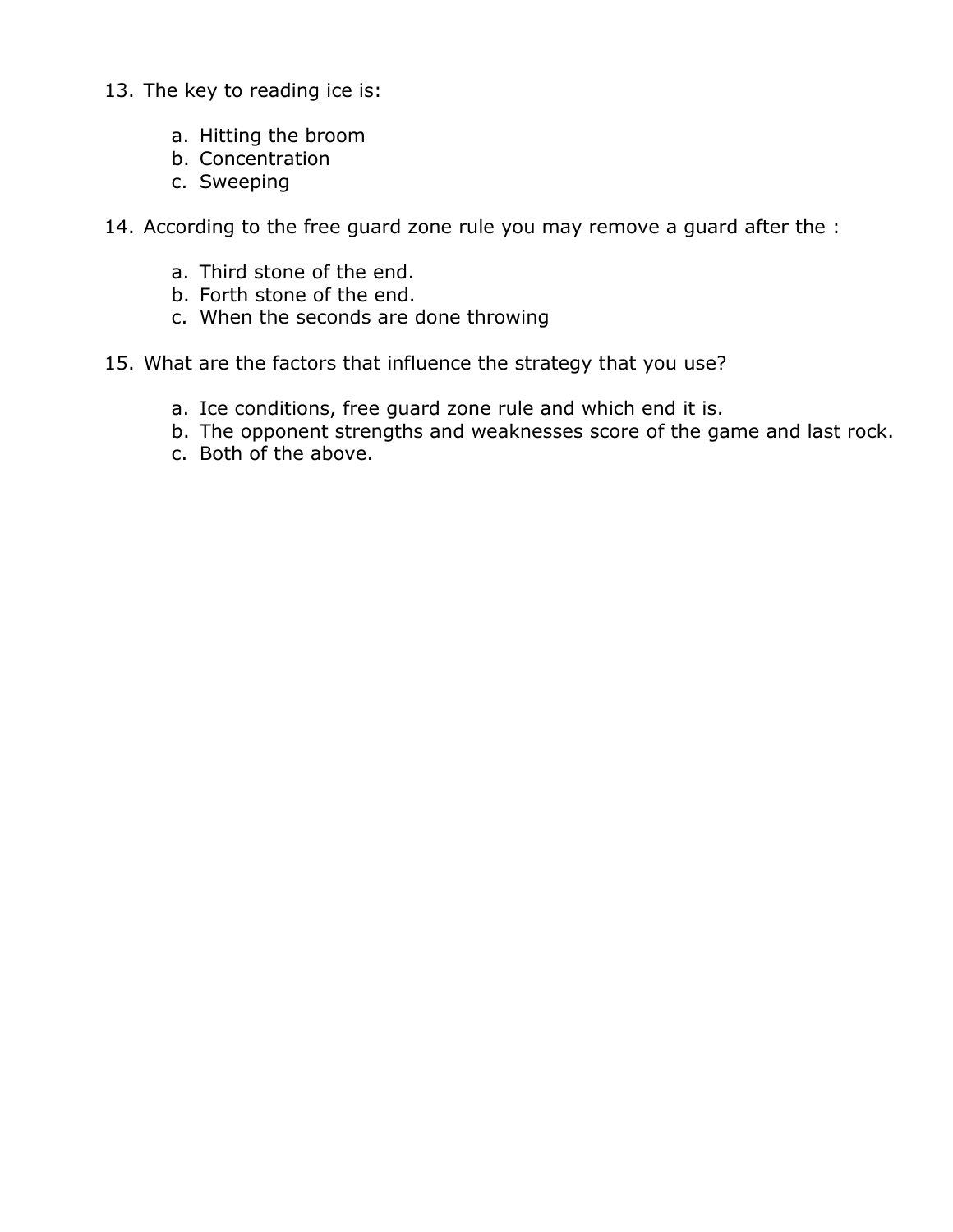# New Brunswick Skill Awards Program

#### Gold Level Exam



#### 16. **Situation #1**

White is down  $7 - 4$  in the  $7<sup>th</sup>$  end without the hammer. The third for the white team is throwing their first shot.

What should the White team do?

- a. Peel the guard.
- b. Draw to the open side.
- c. Draw around the guard.



## 17. **Situation #2**

The score is tied  $6 - 6$ . White has last rock and in the  $10<sup>th</sup>$  end. The white team's skip is throwing their last rock.

What should the White team do?

- a. Take-out stone #1 and stay for the win.
- b. Draw to the 4-foot for the win.
- c. Whatever the thrower feels more comfortable with.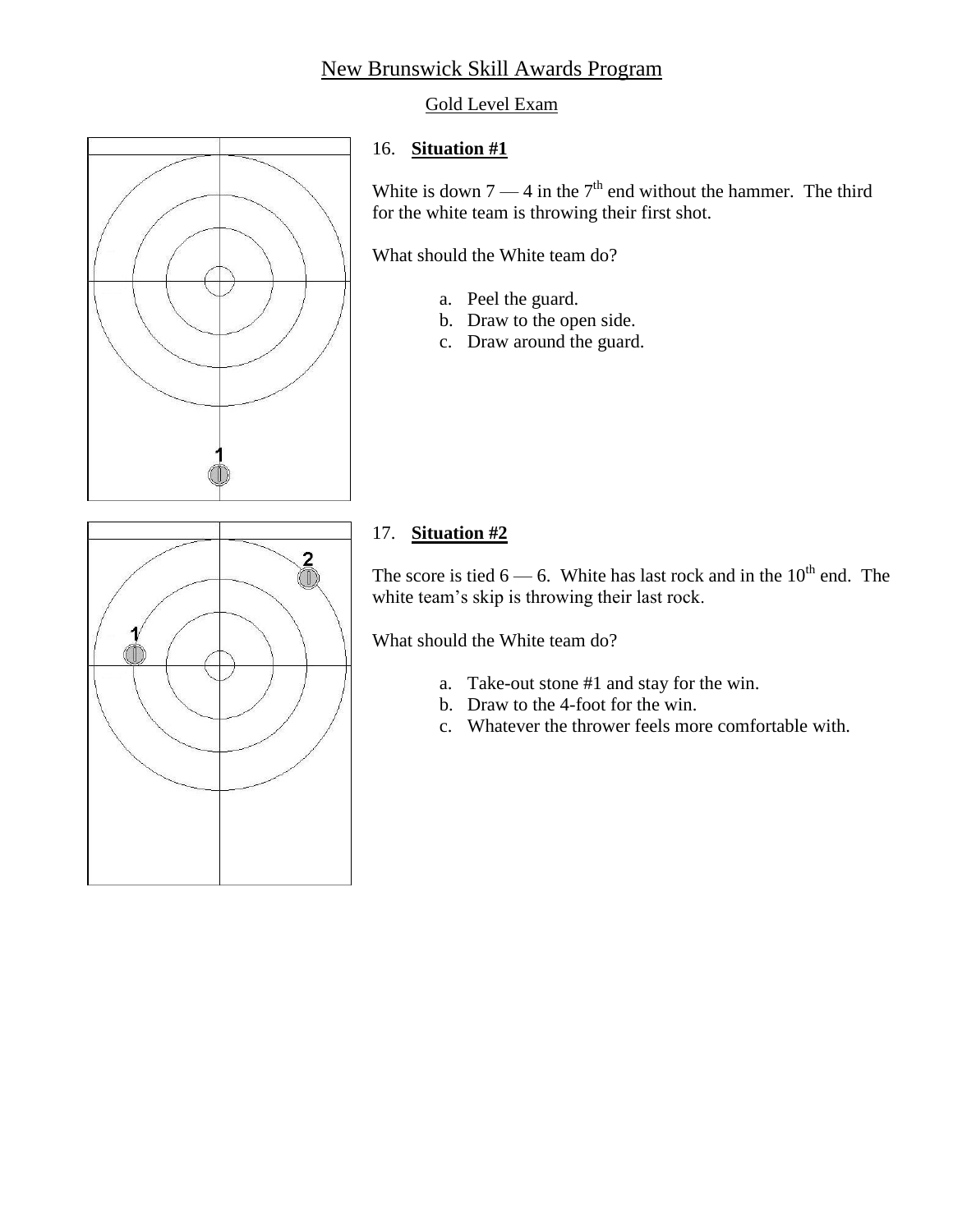## Gold Level Exam



## 18. **Situation #3**

White is up  $7 - 3$  in the  $8^{th}$  end. White has last rock. There is one guard just off the center-line. The second for the white team is throwing their last rock.

What should the White team do?

- a. Draw around the guard.
- b. Peel the guard.
- c. Draw the open side.



## 19. **Situation #4**

White is up by 1 and has last rock playing the last end. The third is playing their first shot.

What should the White team do?

- a. Draw around the guard to the rock in the House.
- b. Put up another guard.
- c. Peel the center guard.